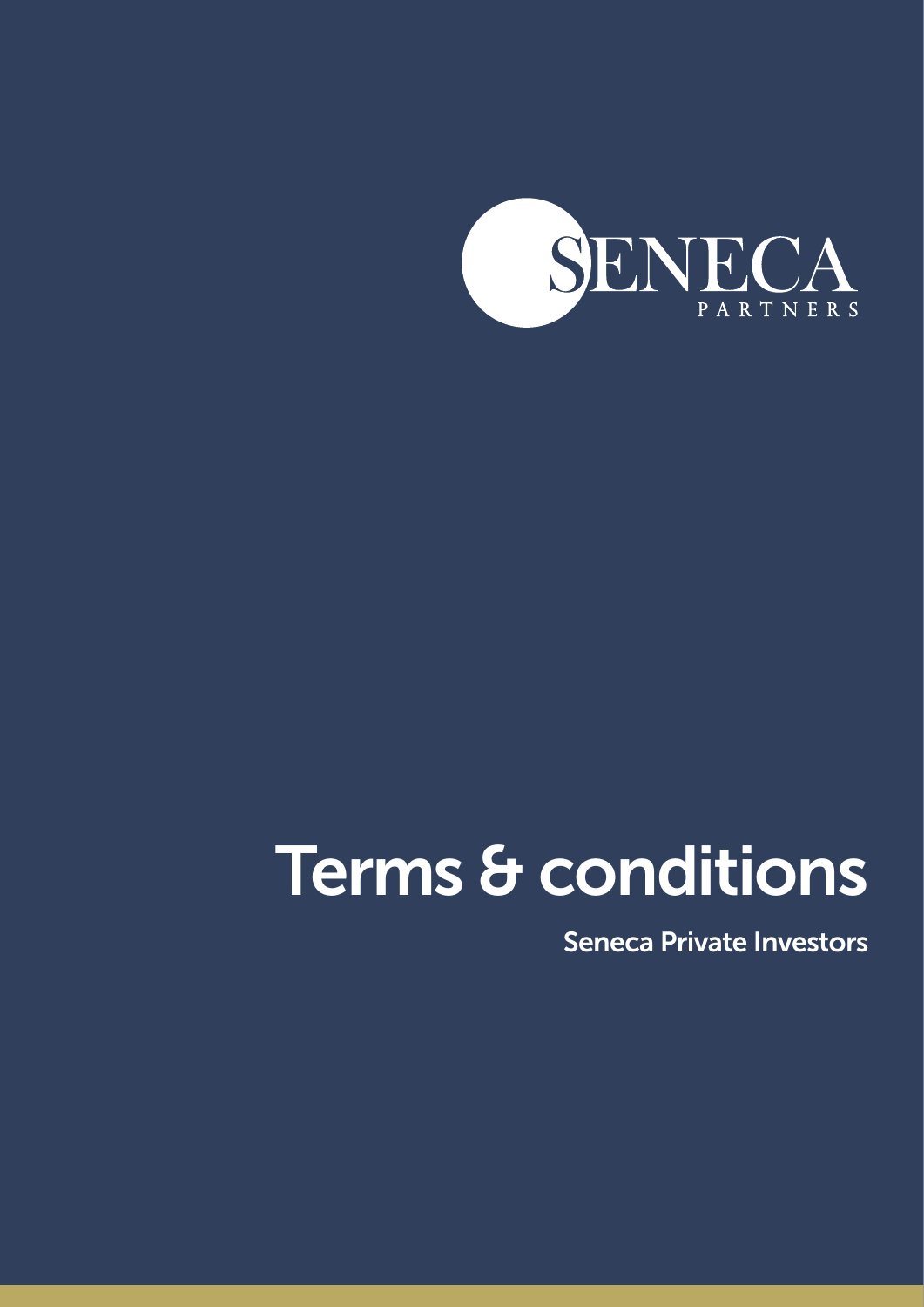#### Important notice

These terms and conditions are important and govern the basis on which you will be entitled to benefit from the Seneca Private Investors service. If you do not understand any of the terms and conditions detailed below, please seek independent legal advice from an appropriately qualified and experienced advisor before agreeing to them.

#### These terms and conditions were last updated on 14th July 2021

## 1. DEFINITIONS AND INTERPRETATION

a. In these Conditions, the following definitions shall apply:

Conditions means these terms and conditions as amended from time to time in accordance with condition 12a;

Contract means the contract between you (as a Potential Investor) and Seneca Partners for providing information relating to an Investment and incorporating these Conditions;

**FCA** means the Financial Conduct Authority of the United Kingdom and/ or any successor regulatory body which regulates the provision of regulated activities in the UK;

FCA Handbook means the FCA Handbook of Riles and Guidance as amended from time to time published by the FCA under its powers contained in FSMA;

**FSMA** means the Financial Services and Markets Act 2000;

High Net Worth Investor means a

high net worth investor as defined, and described in more detail, in the FCA Handbook;

Investee Company means a body corporate (or other similar entity) which has engaged Seneca Partners to assist with the raising of finance, whether through equity investment, borrowing or otherwise;

**Investment** means the acquisition of shares or loans by a Potential Investor in an Investee Company;

Investment Agreements means the agreements made between a Potential Investor and an Investee Company in relation to an Investment, which may include articles of association, an investment agreement, a loan agreements and/or a shareholders' agreement (or other similar documents);

Investment Information means the information which is provided to Potential Investors in relation to any possible Investment opportunity;

Potential Investor, you or your means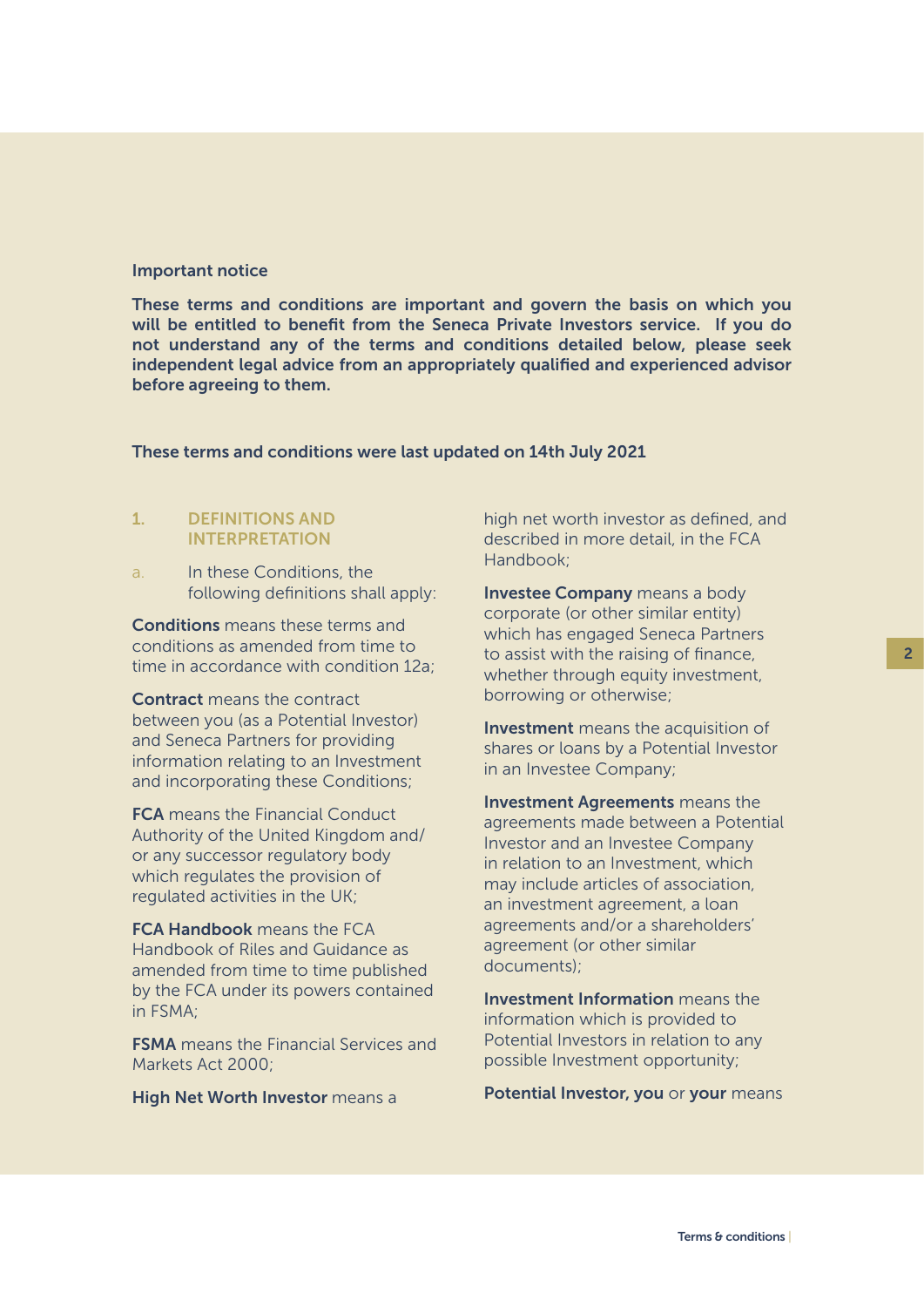any person who signs up to the Seneca Private Investors service in accordance with these Conditions;

**Privacy Policy** means Seneca Partner's privacy policy as amended from time to time which can be found at https:// senecapartners.co.uk/data-protection/;

Self-Certified Sophisticated Investor means a self-certified sophisticated investor as defined, and described in more detail, in the FCA Handbook;

Seneca Partners means Seneca Partners Limited (company number 07196273) of 9 The Parks, Haydock, WA12 0JQ (authorised and regulated by the Financial Conduct Authority (FRN 583361)); and

Seneca Private Investors means the service offered by Seneca Partners under these Conditions.

- b. Unless the context otherwise requires, words in the singular include the plural and vice versa and words in one gender include any other gender.
- c. A **person** includes any individual (and their personal representatives), firm, body corporate, association or partnership (whether or not having a separate legal personality).
- d. A reference to a statute or statutory provision is a reference to it as amended, extended or re-enacted from time to time. A reference

to a statute or statutory provision shall include all subordinate legislation made from time to time under that statute or statutory provision.

- e. Any words following the terms including, include, in particular, for example, or any similar expression shall be construed as illustrative and shall not limit the sense of the words, description, definition, phrase or term preceding those terms.
- f. The headings in these Conditions are inserted for convenience only and shall not affect its construction.
- g. Writing or written includes e-mail.

## 2. ABOUT THE SERVICE

- a. Seneca Private Investors is a service offered by Seneca Partners. Under this service, Seneca Partners acts on behalf of Investee Companies looking for equity investment, to borrow money or both.
- b. Individuals who sign up to these Conditions must meet the definition of being a High Net Worth Investor or a Self-Certified Sophisticated Investor. In addition, they must have given Seneca Partners written permission to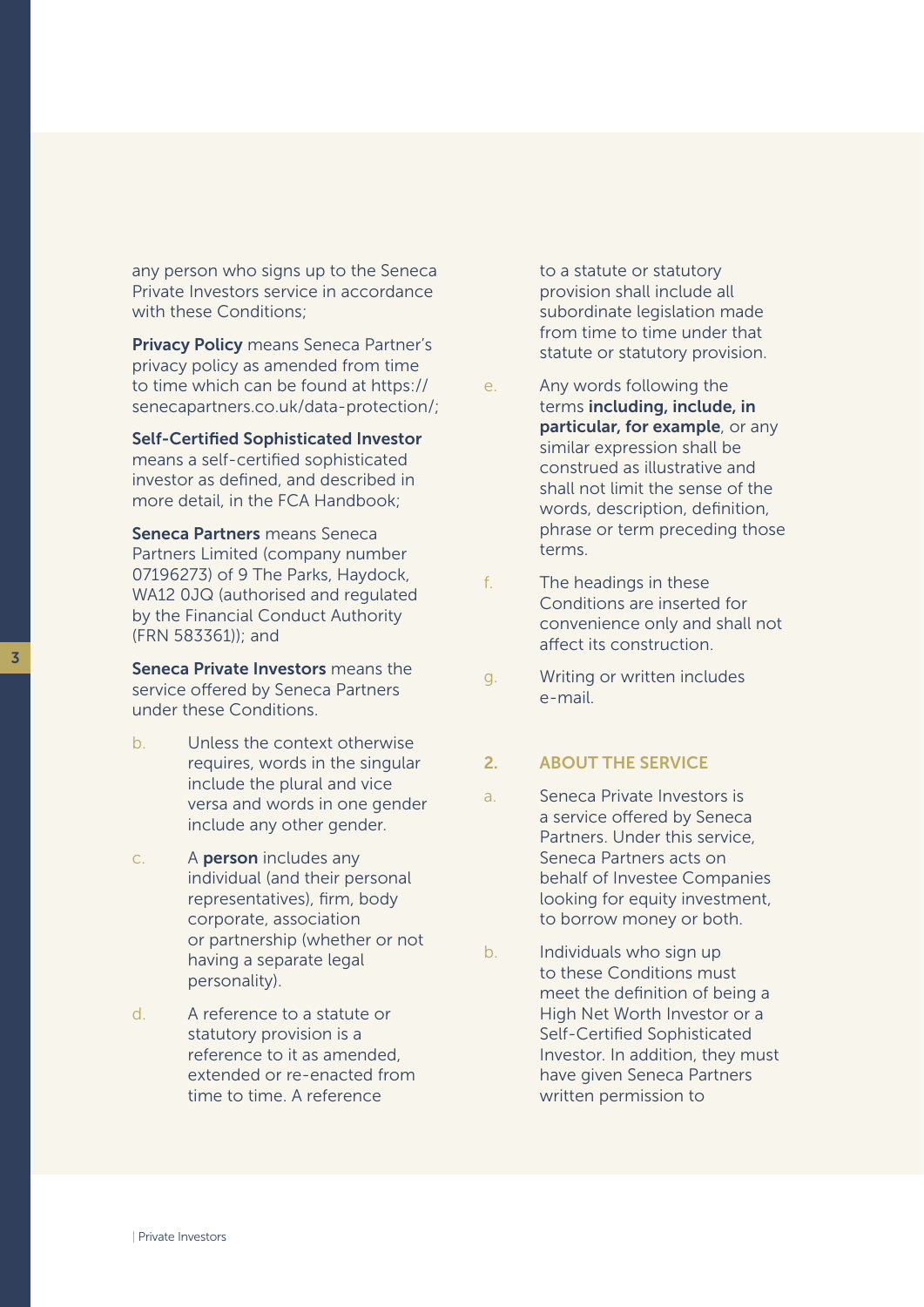send them Investment Information as opportunities arise in accordance with these Conditions.

- c. Seneca Partners does not provide investment, financial, legal or tax advice to any Potential Investors.
- d. Seneca Partners does not act for Potential Investors nor consider them to be clients as defined in the FCA Handbook: https://www.handbook.fca.org. uk/handbook/glossary/G156. html
- e. Potential Investors are therefore considered to be "corporate finance contacts" as defined in the FCA Handbook: https:// www.handbook.fca.org. uk/handbook/glossary/G232. html
- f. The type of Investment opportunities notified to Potential Investors by Seneca Partners via its Seneca Private Investors service are for selfselection by the Potential Investors only.

# 3. HOW SENECA PARTNERS WILL INTERACT WITH POTENTIAL INVESTORS

a. Seneca Partners will provide Potential Investors with a general summary of each Investment opportunity

as it occurs.

- b. If a Potential Investor wishes to receive further information relating to a particular Investment, they may be required to sign a nondisclosure agreement before receiving further details.
- c. With that further information, Seneca Partners will advise the Potential Investor what steps they will be required to take in order to make a particular Investment, which will usually involve liaising further with the Investee Company and the Potential Investor seeking their own independent legal and financial advice on the terms of the Investment Agreements.
- d. By definition, each Investment opportunity will have limited capacity. In addition, an Investment opportunity may be withdrawn without any notice. Seneca Partners therefore cannot guarantee that a Potential Investor will be able to make an Investment, even if that Potential Investor wishes to do so.

e. Nothing in these Conditions, the Investment Information, the Investment Agreements or any other information made available by Seneca Partners or an Investee Company to a Potential Investor shall hold Seneca Partners

 $\overline{\mathbf{A}}$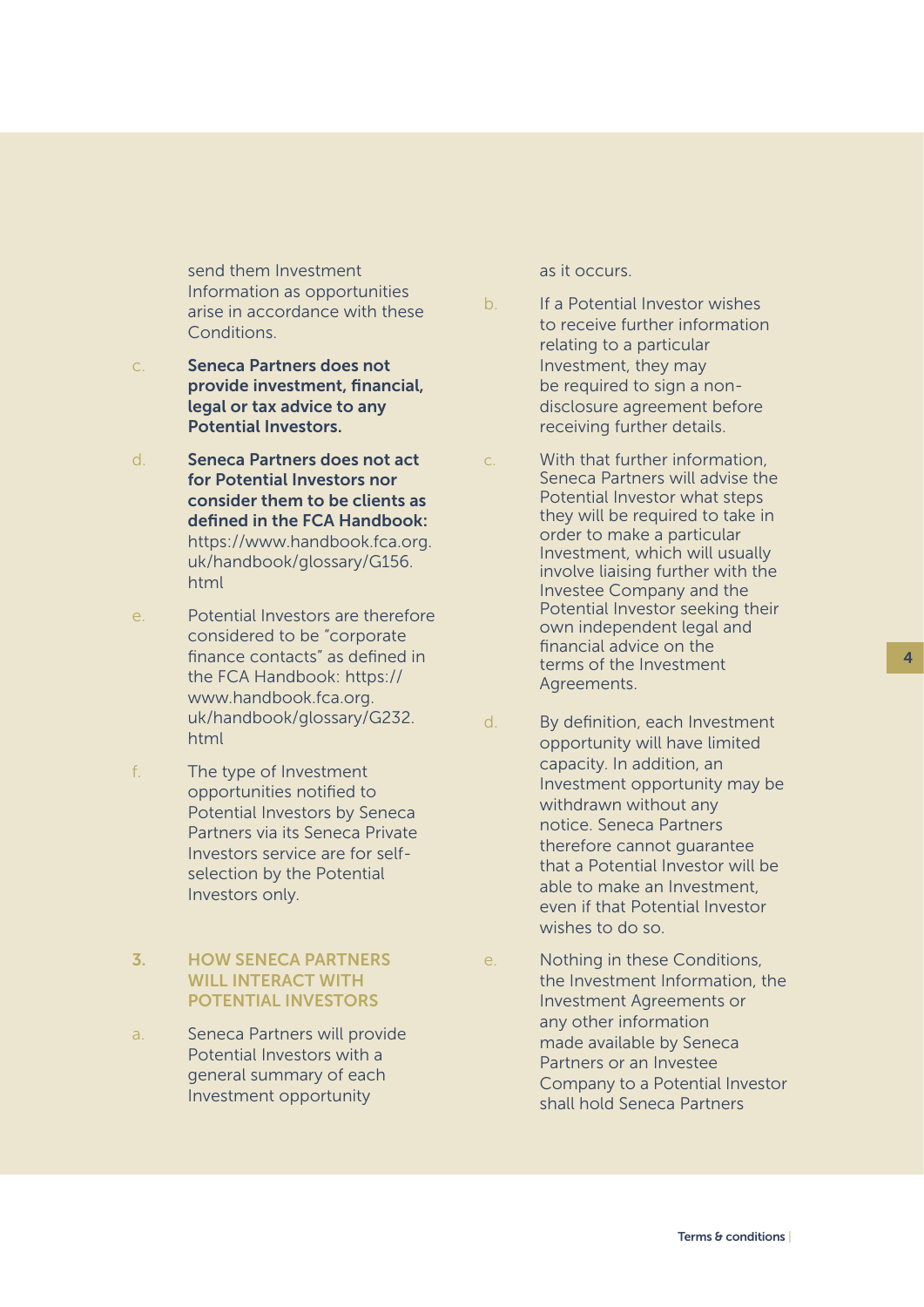out as giving any financial advice to a Potential Investor in relation to an Investment.

f. Further, Seneca Partners makes no warranty or representation (and assumes no liability whatsoever) regarding the content of any Investment Information, the Investment Agreements or other information made available to Potential Investors in connection with this service.

#### 4. RISK WARNINGS

- a. The type of Investments notified to Potential Investors by Seneca Partners via its Seneca Private Investors service are high risk and speculative.
- b. Investing places Potential Investors' capital at risk and they may not get back any of the amount invested or the full amount invested. Potential Investors should be certain that they can withstand the loss of all of the capital they invest.
- c. Investments may fall as well as rise in value, there is no guarantee of investment return or dividends.
- d. Past performance is not a reliable indicator of future results.
- e. Many of the Investments will be illiquid and are not readily realisable or easily transferable until the exit point.
- f. Tax treatment depends on the personal circumstances of a Potential Investor and tax rules may change in the future. Potential Investors acknowledge that Seneca Partners makes no representation or warranty that any Investment will qualify for EIS or SEIS or any other tax reliefs or benefits.

# 5. REGISTRATION AND **TERMINATION**

- a. In order to register for the Seneca Private Investors service, you will be required to provide certain personal details to Seneca Partners. It is your responsibility to ensure that any such details as are provided to Seneca Partners are accurate and complete at all times and to update them when necessary.
- b. Once registered, there is no obligation on Seneca Partners to provide you with an Investment Information and there is no guarantee that you will be able to make any Investments as a result of registration with the Seneca Private Investors service.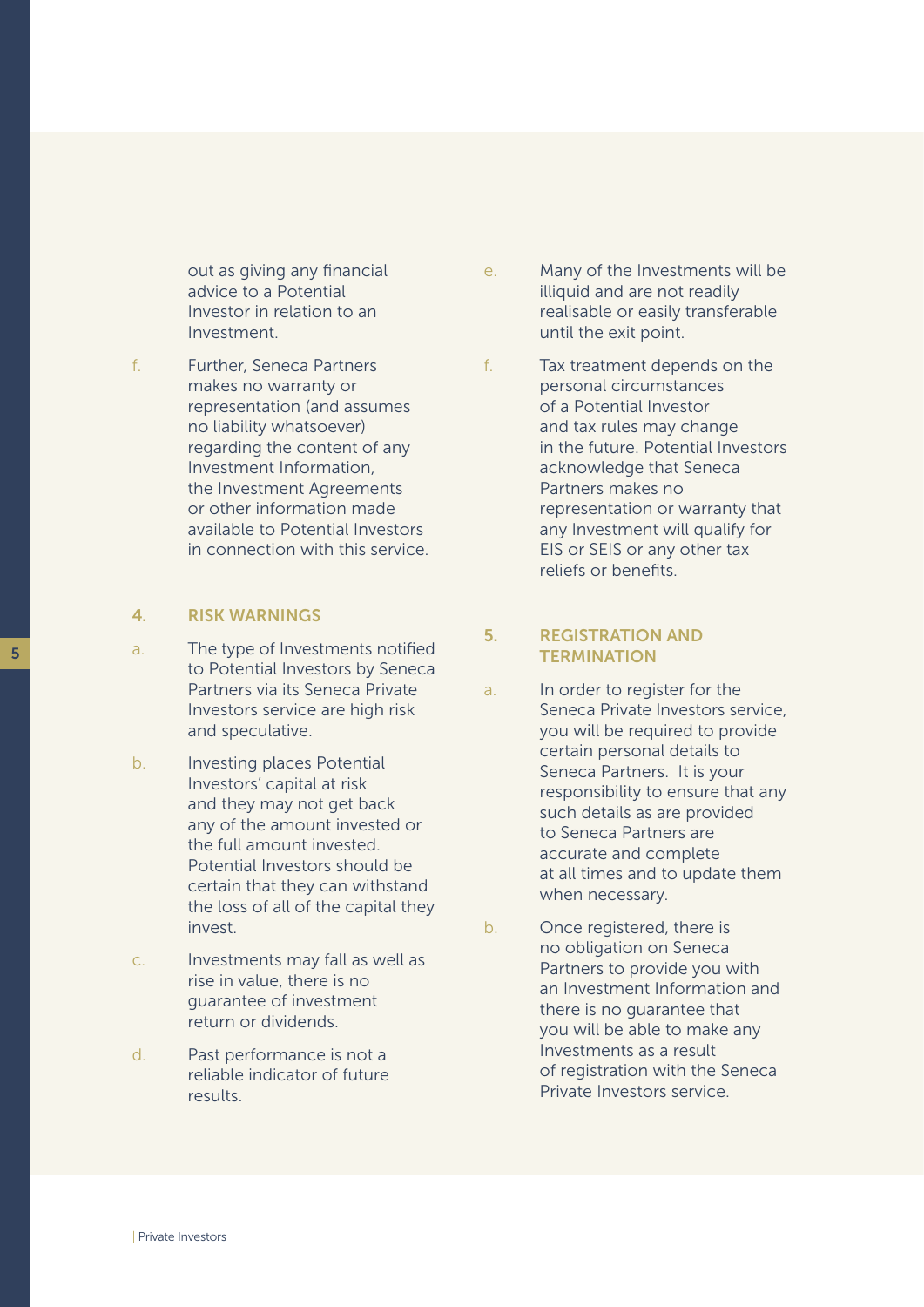c. You may terminate your participation in the Seneca Private Investors service at any time by giving notice in writing to Seneca Partners. Once you notify Seneca Partners to the termination of your participation in the service, Seneca Partners will cease to provide you with any further Investment Information.

#### 6. FEES

Seneca Partners does not charge Potential Investors any fees for the Seneca Private Investors service. All fees of Seneca Partners are charged to the Investee Company.

## 7. INTELLECTUAL PROPERTY RIGHTS AND **CONFIDENTIALITY**

- a. All intellectual property rights owned by Seneca Partners or an Investee Company in any Investment Information shall remain vested in Seneca Partners or the Investee Company (as the case may be).
- b. Potential Investors shall not be permitted to use any of the Investment Information other than for the purposes of assessing the Investment opportunity and, save with the prior written consent of Seneca Partners and/or an

Investee Company, shall not be permitted to use the Investment Information (or any intellectual property rights included therein) for any other purpose.

c. Each Potential Investor represents, warrants and undertakes that (save as required by law) they will keep confidential any information provided to them in relation to any Investment opportunity (including all Investment Information and the content of the Investment Agreements) or which is otherwise shared with them by Seneca Partners and/or an Investee Company.

## 8. DATA PROTECTION AND **PRIVACY**

- a. Seneca Partners respects your privacy and is committed to protecting your personal data.
- b. Seneca Partners will process your personal data in accordance with the General Data Protection Regulation (EU) 2016/679) and the Privacy Policy.

## 9. LIABILITY

a. Nothing in these Conditions seeks to exclude any liability of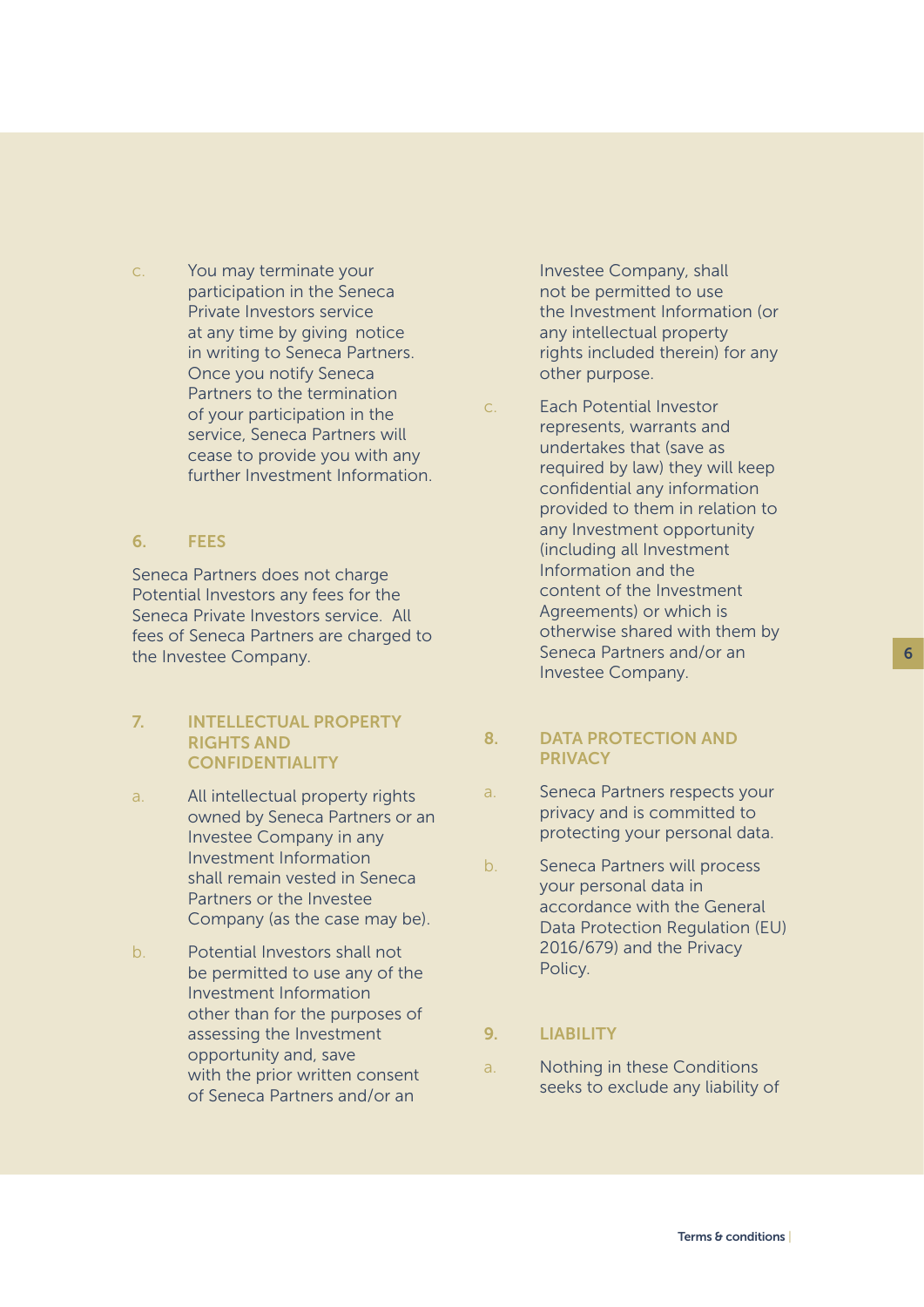Seneca Partners for:

- i. death or personal injury caused by the negligence of Seneca Partners;
- ii. fraud or fraudulent misrepresentation; or
- **iii.** any other liability which cannot be excluded or limited under applicable law.
- b. Subject to paragraph 8(a) above, Seneca Partners will under no circumstances whatever be liable to you, whether in contract, tort (including negligence), breach of statutory duty, or otherwise, arising under or in connection with the Contract for:
- i. any loss of profits, sales, business, or revenue;
- ii. loss or corruption of data, information or software;
- iii. loss of business opportunity;
- iv. loss of anticipated savings;
- v. loss of goodwill; or
- vi. any indirect or consequential loss.
- c. Subject to paragraph 8(a) above, Seneca Partner's total liability to you in respect of all losses arising under or in connection with the Contract, whether in contract, tort (including negligence), breach of statutory duty, or otherwise,

shall in no circumstances exceed the proportion of any initial or arrangement fee charged to an Investee Company in relation to the Investment made by you in that company via this Service.

d. Any representation, condition or warranty which might be implied or incorporated into these Conditions by statute, common law or otherwise is excluded to the fullest extent permitted by law.

## 10. COMPLAINTS

If you have any concerns or complaints about the Seneca Private Investors service, please contact us in the first instance at: Seneca Partners, 9 The Parks, Haydock, WA12 0JQ.

#### 11. NOTICES

- a. Any notice or other communication given by you to Seneca Partners, or by Seneca Partners to you, under or in connection with the Contract shall be in writing and shall be delivered personally, sent by pre-paid first class post or other next working day delivery service or e-mail.
- b. A notice or other communication shall be deemed to have been received:

7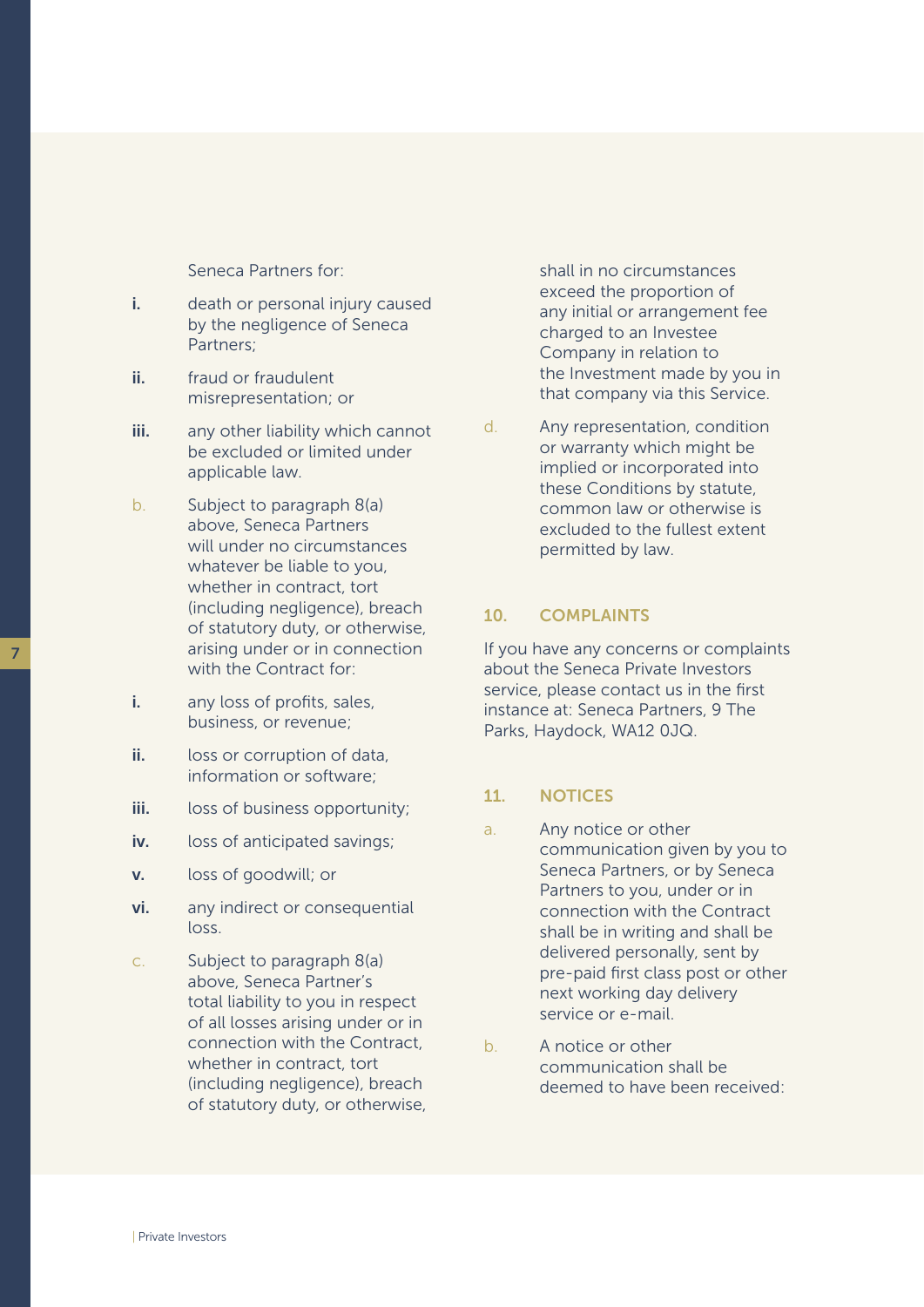if delivered personally, when left at Seneca Partners' registered office (when the notice is from you) or at the address you provided to Seneca Partners (when the notice is from us); if sent by pre-paid first class post or other next working day delivery service, at 9.00 am on the second Business Day after posting or if sent by e-mail, upon transmission.

c. In proving the service of any notice, it will be sufficient to prove, in the case of a letter, that such letter was properly addressed, stamped and placed in the post and, in the case of an e-mail, that such e-mail was sent to the specified e-mail address of the addressee.

## 12. GENERAL TERMS

- a. Seneca Partners may amend or update these Conditions from time to time. The date at the start of the Conditions indicates when the Conditions were last updated.
- b. Every time you receive Investment Information from Seneca Partners, the Conditions in force at the time of such receipt will apply to the Contract between you and Seneca Partners.
- c. These Conditions and the

Privacy Policy constitute the entire agreement between you and Seneca Partners in relation to the Seneca Private Investors service and supersede and extinguish all previous agreements, promises, assurances, warranties, representations and understandings between you and Seneca Partners, whether written or oral, relating to their subject matter.

- d. Seneca Partners may assign or transfer its rights under the Contract, without restriction, from time to time. You may only assign or transfer your rights under the Contract with the prior written consent of Seneca Partners.
- e. Each of the paragraphs of these Conditions operates separately. If any court or relevant authority decides that any of them are unlawful or unenforceable, the remaining paragraphs will remain in full force and effect.

#### 13. GOVERNING LAW

a. The Contract and any dispute or claim arising out of or in connection with it or its subject matter or formation (including non-contractual disputes or claims) shall be governed by and construed in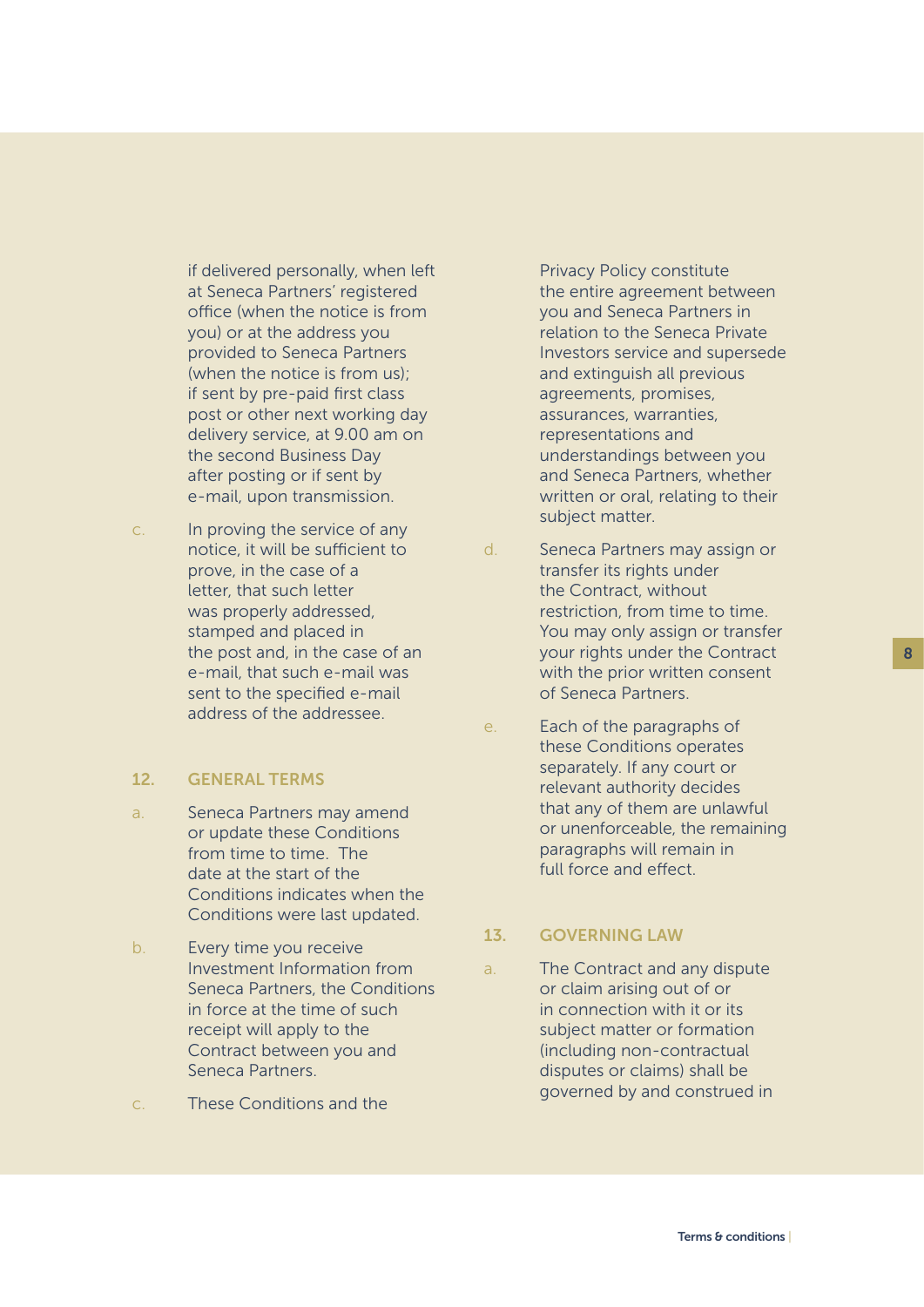accordance with the law of England and Wales.

b. Each party irrevocably agrees that the courts of England and Wales shall have nonexclusive jurisdiction to settle any dispute or claim arising out of or in connection with the Contract or its subject matter or formation (including non-contractual disputes or claims).